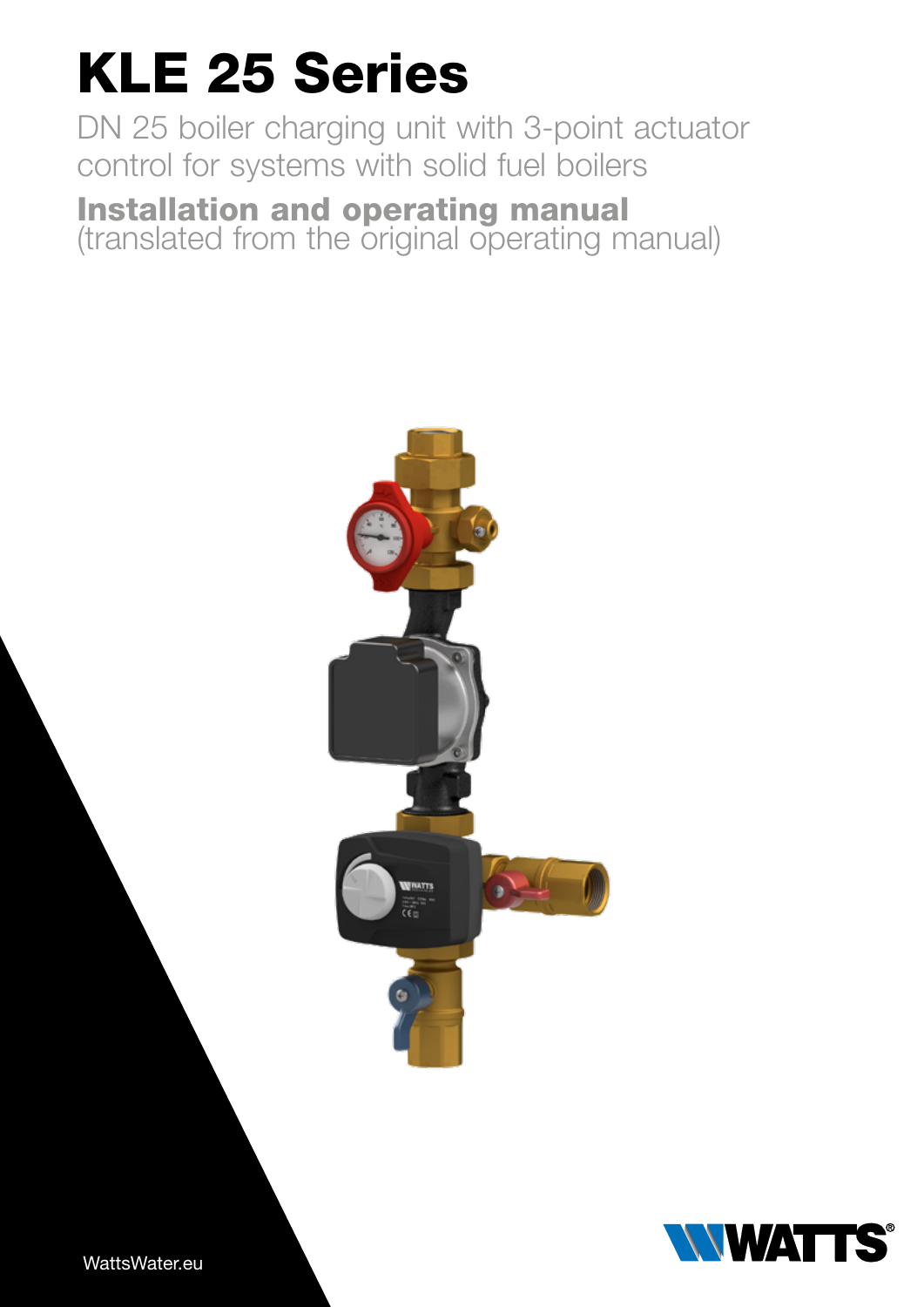



# **Contents**

| 1   |                                                              |  |
|-----|--------------------------------------------------------------|--|
| 1.1 | Important notes about the Installation and Operating Manual2 |  |
|     |                                                              |  |
|     |                                                              |  |
| 2   |                                                              |  |
|     |                                                              |  |
|     |                                                              |  |
|     |                                                              |  |
|     |                                                              |  |
|     |                                                              |  |
|     |                                                              |  |
| 3   |                                                              |  |
| 5   |                                                              |  |
| 6   | Component overview  5                                        |  |
|     |                                                              |  |
| 7   | Installation and commissioning  6                            |  |
| 7.1 |                                                              |  |
|     |                                                              |  |
|     |                                                              |  |
|     |                                                              |  |
|     |                                                              |  |
|     |                                                              |  |
|     |                                                              |  |
|     |                                                              |  |
|     | 8.5 3-way mixing valve actuator settings  8                  |  |
| 9   |                                                              |  |
|     |                                                              |  |
|     | 9.2 Informing authorities and the manufacturer 8             |  |

# 1 General information

# 1.1 Important notes about the Installation and Operating Manual

**NOTICE** The operator is responsible for ensuring

adherence to the local laws and regulations (e.g. accident prevention regulations, etc.).

Incorrect operation or operating the boiler charging unit contrary to the specifications shall void all rights to any warranty claim.

This Installation and Operating Manual

- is part of the boiler charging unit
- contains instructions and information for the safe and correct installation and commissioning of the boiler charging unit.
- must be available to all users throughout the entire service life of the boiler charging unit.
- is intended for trained personnel who are familiar with the applicable standards and provisions and, in particular, with the relevant safety concepts and the operation and maintenance of the boiler charging unit.
- is protected by copyright and may not be altered without the manufacturer's permission

# 1.2 Product conformity

This boiler charging unit conforms to the 2006/42/EC machinery directive.

# 1.3 Product features

- Compact, space-saving design
- 1" F connections
- integrated sensor connection option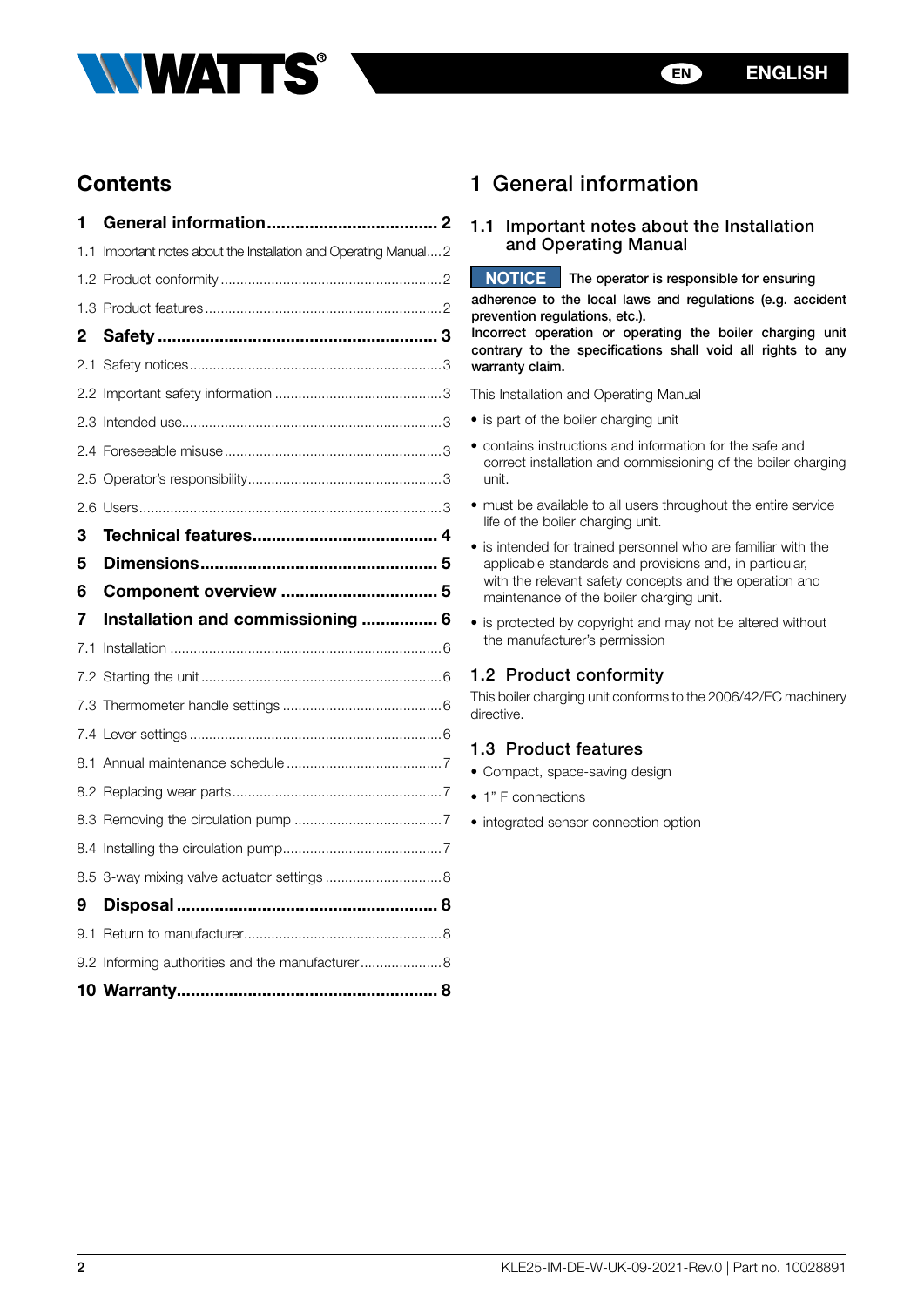

# <span id="page-2-1"></span><span id="page-2-0"></span>2 Safety

# 2.1 Safety notices

**A DANGER** DANGER indicates an imminent danger that may cause serious physical injury or death if the appropriate safety precautions are not in place.

**A** WARNING WARNING indicates a danger arising through incorrect behaviour (e.g. misuse, disregarding notices, etc.) that may cause serious physical injury or death.

**A CAUTION** CAUTION indicates a potentially dangerous situation that may cause minor or slight injuries if the appropriate safety precautions are not in place.

**NOTICE** NOTICE indicates a situation that may cause material damage if the corresponding precautions are not taken.

# 2.2 Important safety information

- Read this operating manual carefully before use.
- Only connect this boiler charging unit to a power supply which matches the supply voltage stated on the boiler charging unit's data plate.
- The power supply on the boiler charging unit must be disconnected before completing any maintenance, cleaning or repair work.
- Maintenance, cleaning and repair work may be carried out by trained specialist personnel only.
- If the boiler charging unit is damaged or is not functioning correctly, it must no longer be used. In this case, contact your specialist dealer immediately.
- Observe the maintenance instructions and intervals.
- Protect the boiler charging unit against the effects of weather.
- Never use the boiler charging unit outdoors.
- The device set may only be used in accordance with its intended use.

# 2.3 Intended use

The KLE-M boiler charging unit is used to reduce the time required to reach the boiler operating temperature (to avoid dropping below the dew point). This extends the service life of the boiler while also reducing the emission of harmful substances.

The KLE-M boiler charging unit is fully pre-assembled and can also be supplied without a pump as an option. The boiler charging unit is not intended for use by persons (including children) with reduced physical, sensory or mental capabilities, or lack of specialist knowledge or experience.

# 2.4 Foreseeable misuse

The following is regarded as foreseeable misuse:

- operating the boiler charging unit contrary to the specifications;
- using the boiler charging unit for use other than its intended use;
- making modifications to the boiler charging unit not agreed with the manufacturer;
- using replacement or wear parts not approved by the manufacture;
- operating the boiler charging unit outdoors (parts and components are not UV-resistant).

# 2.5 Operator's responsibility

The operator must ensure that:

- the boiler charging unit is only used for its intended purpose;
- the boiler charging unit is installed, operated and maintained according to the specifications in the Installation and Operating Manual;
- the boiler charging unit is only operated according to local directives and occupational health and safety regulations;
- all precautions have taken to avoid hazards originating from the boiler charging unit;
- all precautions for first aid and fire suppression are carried out;
- only authorised and trained users have access to and operate the boiler charging unit;
- users have access to this Installation and Operating Manual at all times.

# 2.6 Users

Only qualified persons may operate the boiler charging unit or carry out service and maintenance work.

## **Operators**

An operator is deemed to be qualified if they have read this operating manual and understood the potential hazards associated with improper behaviour.

## Fitters/commissioners

Due to their technical training, expert knowledge and consideration of the relevant standards, provisions, regulations and laws, fitters/commissioners are able to carry out work on the boiler charging unit and to identify and prevent potential hazards.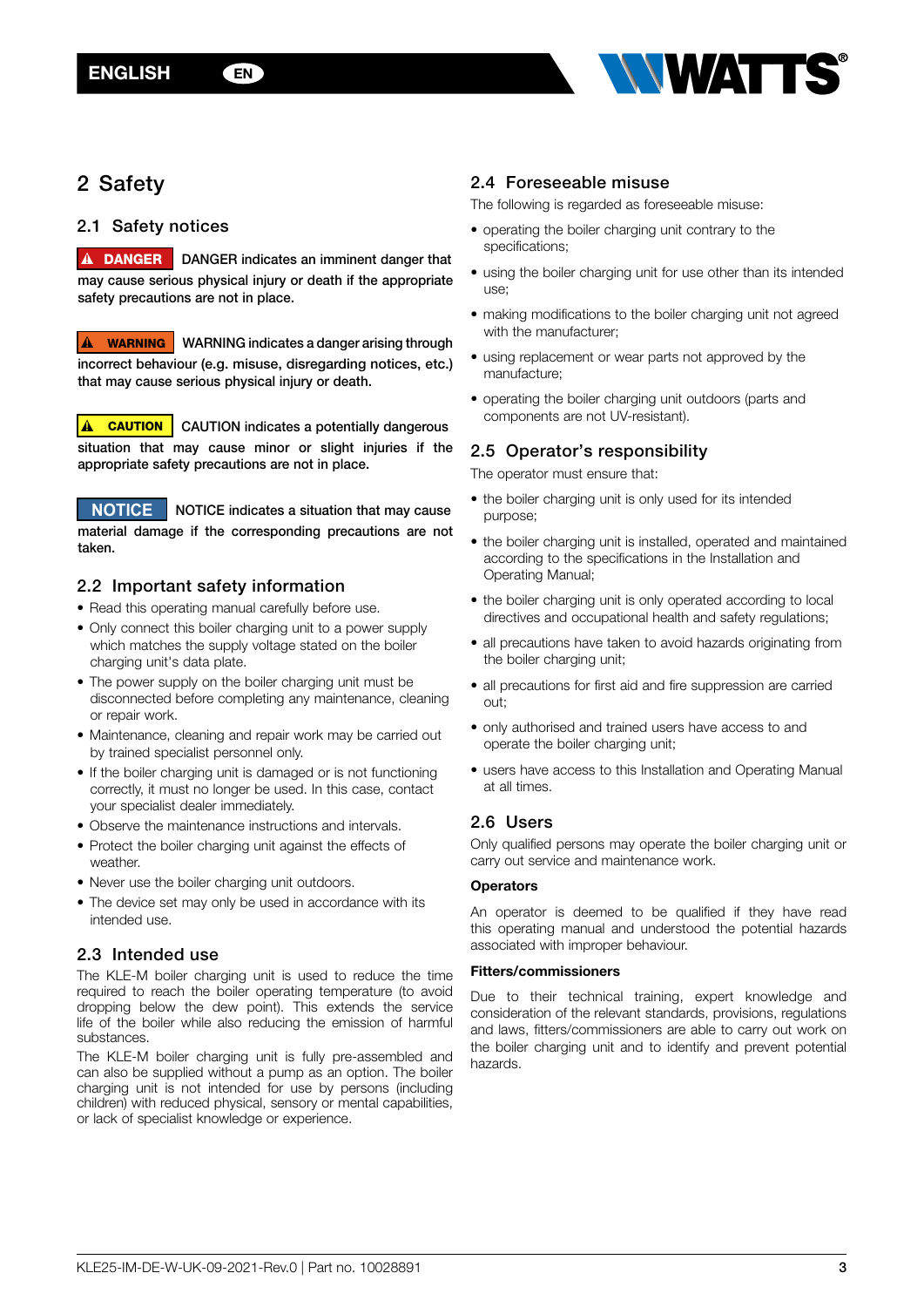<span id="page-3-0"></span>

# 3 Technical features

| <b>Hydraulic data</b>                        |                                                                                                                    |           |              |               |
|----------------------------------------------|--------------------------------------------------------------------------------------------------------------------|-----------|--------------|---------------|
| Max. operating pressure                      | 10 bar                                                                                                             |           |              |               |
| Ambient temperature                          | -2 °C to +40 °C (observe pump specifications)                                                                      |           |              |               |
| Operating temperature                        | +2 $\degree$ C to +90 $\degree$ C (observe pump specifications)                                                    |           |              |               |
| Gravity brake opening pressure               | 10 mbar                                                                                                            |           |              |               |
| Nominal width                                | <b>DN25</b>                                                                                                        |           |              |               |
| Kvs mixing valve                             | 10.0                                                                                                               |           |              |               |
| Temperature display range                    | $0 - 120$ °C                                                                                                       |           |              |               |
| Media                                        | Water or water with glycol as per VDI (Association of German Engineers) 2035<br>7 ÖNORM (Austrian standard) H 5195 |           |              |               |
| <b>Electrical connection</b>                 |                                                                                                                    |           |              |               |
| Power supply                                 | See separate pump documentation                                                                                    |           |              |               |
| <b>Connections to pipe network</b>           |                                                                                                                    |           |              |               |
|                                              | 1" F connections                                                                                                   |           |              |               |
| <b>Tightening torques for screw fittings</b> |                                                                                                                    |           |              |               |
|                                              | 34": 35 Nm                                                                                                         | 1": 55 Nm | 11/4": 90 Nm | 11/2": 130 Nm |
| <b>Materials</b>                             |                                                                                                                    |           |              |               |
| Fittings                                     | Brass CW617N                                                                                                       |           |              |               |
| <b>Plastics</b>                              | impact-resistant and temperature-resistant                                                                         |           |              |               |
| Flat seals                                   | AFM 34/2                                                                                                           |           |              |               |
| Gravity brake                                | POM, NBR, stainless steel                                                                                          |           |              |               |
| O-rings                                      | <b>EPDM</b>                                                                                                        |           |              |               |
| Circulation pump and actuator                |                                                                                                                    |           |              |               |

Technical information on the circulation pumps and actuators can be found in the relevant pump manuals.

# 4 Pressure loss diagram

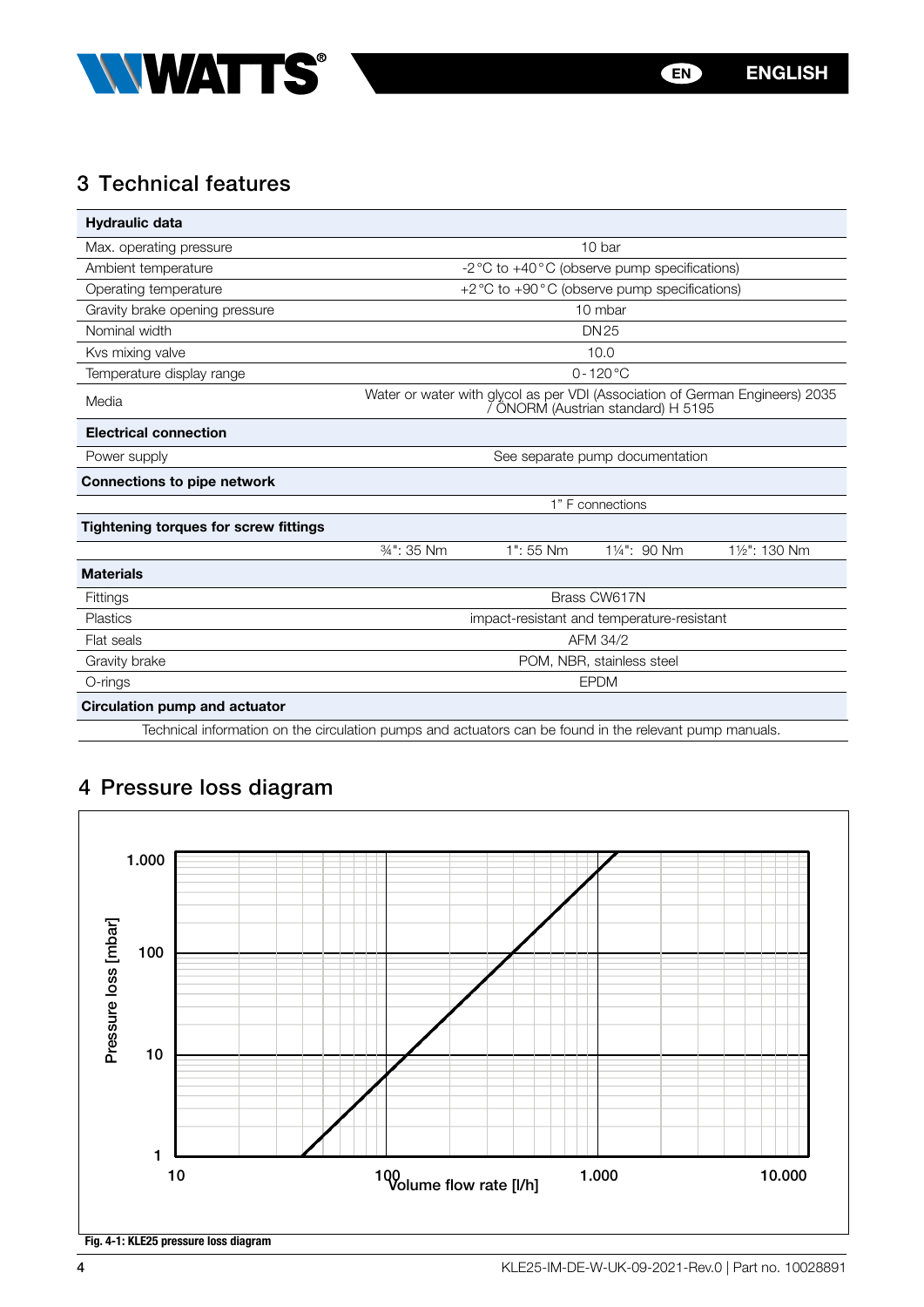

<span id="page-4-0"></span>5 Dimensions



# 6 Component overview



<span id="page-4-1"></span>Fig. 6-1: KLE25 component overview

|   | Ball valve with gravity brake <sup>1)</sup> and thermometer<br>0 - 120°C, red thermometer handle |
|---|--------------------------------------------------------------------------------------------------|
|   | Thermowell for temperature sensor                                                                |
|   | Circulation pump                                                                                 |
| ♦ | 3-way mixing valve                                                                               |
|   | Actuator for 3-way mixing valve                                                                  |
|   | Ball valve with lever (red)                                                                      |
|   | Ball valve with lever (blue)                                                                     |
|   | Boiler return 1" F                                                                               |
|   | Boiler supply 1" F                                                                               |
|   | Tank return 1" F                                                                                 |

1) Gravity brake (see [7.3 Thermometer handle settings" on page 6](#page-5-1))

Fig. 5-1: KLE25 dimensions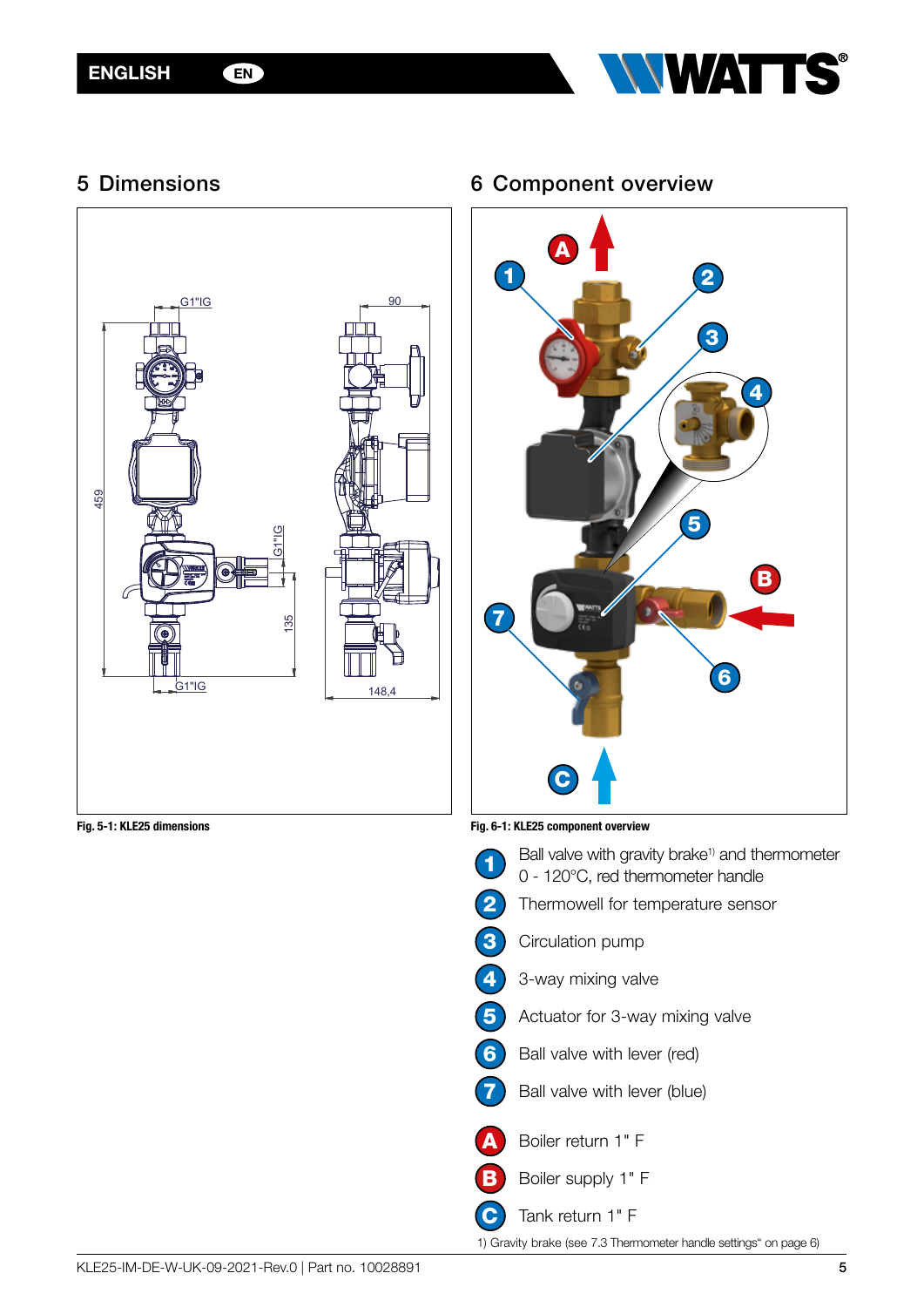

<span id="page-5-0"></span>

# 7 Installation and commissioning

## **!** DANGER Electricity!

#### Risk of death from electric shock!

- $\triangleright$  Work on live parts must be carried out only by trained electricians.
- $\triangleright$  Disconnect the power supply to the unit before carrying out any installation, maintenance, cleaning or repair work and secure it against reconnection.

**NOTICE** The boiler charging unit may only be installed and commissioned by specialist personnel who have been duly trained and authorised by the manufacturer.

**A CAUTION** When carrying out repairs and replacing

parts, the prescribed mounting positions and flow directions for the individual components to be replaced must be observed.

#### **A CAUTION** Material damage due to water hammer.

Water hammer may occur if the shut-off valves are opened and closed quickly.

h Always open and close the shut-off valves slowly and in a controlled way.

# 7.1 Installation

Before installing the unit and starting it for the first time, check all screw fittings and retighten if necessary!

#### Tightening torque:

- ¾" screw fittings: 35 Nm
- 1" screw fittings: 55 Nm
- 11/4" screw fittings: 90 Nm
- 1½" screw fittings: 130 Nm

# <span id="page-5-1"></span>7.3 Thermometer handle settings



Fig. 7-1: Thermometer handle settings

- A Operating position: gravity brake ready to work; ball valve open
- B Drain: gravity brake open; ball valve half open (only included in the supply line)
- C Service position: ball valve closed

# 7.4 Lever settings



#### Fig. 7-2: Lever settings

- A Operating position: ball valve open
- B Service position: ball valve closed

The boiler charging unit connections (A, B and C) must be connected as shown in "Fig, Fig. 6-1: KLE25 component [overview" on page 5](#page-4-1).

# 7.2 Starting the unit

## **Requirements**

• The boiler charging unit is fully assembled.

#### Connection of the power supply

- 1. Connect the power supply (see separate pump documentation).
- The boiler charging unit automatically switches itself on when the power supply is connected.
- 2. Vent the heating system.

**NOTICE** The boiler charging unit must be switched off during the venting process.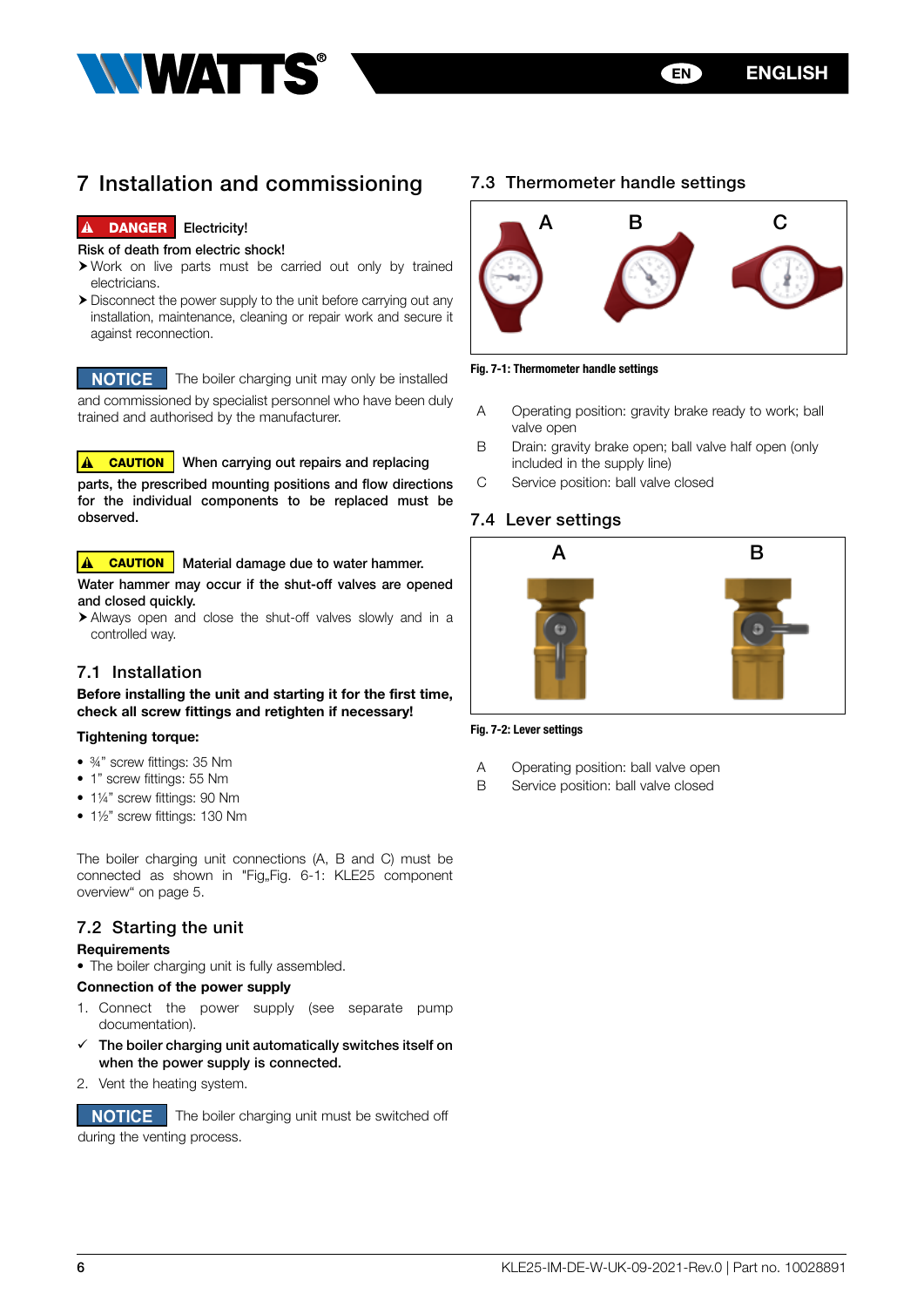

# <span id="page-6-0"></span>8 Maintenance

## **A** DANGER Electricity!

#### Risk of death from electric shock!

 $\triangleright$  Maintenance work on the boiler charging unit may only be carried out once the power supply has been disconnected.

# **A WARNING** Hot water!

#### Severe scalding possible.

 $\triangleright$  Do not put hands into hot water when draining the boiler charging unit. Allow the boiler charging unit to cool down before completing any maintenance, cleaning or repair work.

#### **A** WARNING Hot surfaces!

#### Severe scalding possible.

 $\triangleright$  Do not hold pipework or components while the unit is in operation. Allow the boiler charging unit to cool down before completing any maintenance, cleaning or repair work. Wear heat-resistant safety gloves if it is necessary to work on hot components.

**NOTICE** Maintenance of the boiler charging unit must be

carried out only by specialist personnel who have been duly trained and authorised by the manufacturer.

# 8.1 Annual maintenance schedule

#### 1. General visual inspection

• Check the unit for leaks and retighten connections with flat seals or replace the seals.

#### 2. Functional check

- Check the correct adjustment and operating and performance parameters.
- Check for noisy operation.
- Check with the user in the event of anomalies.

## 3. Ball valves

• Check for correct operation of shut-off valves and ball valves.

#### 4. Pump

- Be aware of noise build-up in the pump.
- 5. Mixing valve
- Check functionality of mixing valve.
- 7. Post-maintenance checks
- Check all loosened screw connections for a firm seating and retighten if necessary.
- Remove all tools, materials and other equipment used from the work area.
- Vent the system.

## 8.2 Replacing wear parts

Note that the boiler charging unit has parts which are subject to wear that naturally occurs as a result of normal use even when properly maintained and serviced.

Specifically, these are mechanical parts and parts which are in contact with hot water and steam such as hoses, seals, valves, etc.

Normal wear and tear is not a defect and is not covered under warranty or guarantee. Nevertheless, defects and malfunctions may only ever be remedied by trained specialist personnel. Contact your specialist dealer for more information.

# 8.3 Removing the circulation pump

- 1. Disconnect the power supply and secure against reconnection.
- 2. Close the ball valve (1) by turning the thermometer handle and the ball valves (6) and (7) by turning the levers.
- 3. Disconnect the circulation pump (3) from the power supply.
- 4. Undo the nuts (X) and remove the circulation pump.

# 8.4 Installing the circulation pump

- 1. Replace damaged or defective seals if necessary.
- 2. Fit the circulation pump (3) and tighten the nuts (X) (see "..Safety" on page 3 for tightening torques).
- 3. Connect the circulation pump (3) to the power supply.
- 4. Slowly open the ball valve (1) by turning the thermometer handle and the ball valves (6) and (7) by turning the levers.
- 5. Slowly pressurise the boiler charging unit and vent the system.
- 6. Check the seals on the boiler charging unit are not leaking.
- 7. Reconnect the power supply to the boiler charging unit.



Fig. 8-1: Circulation pump removal and fitting